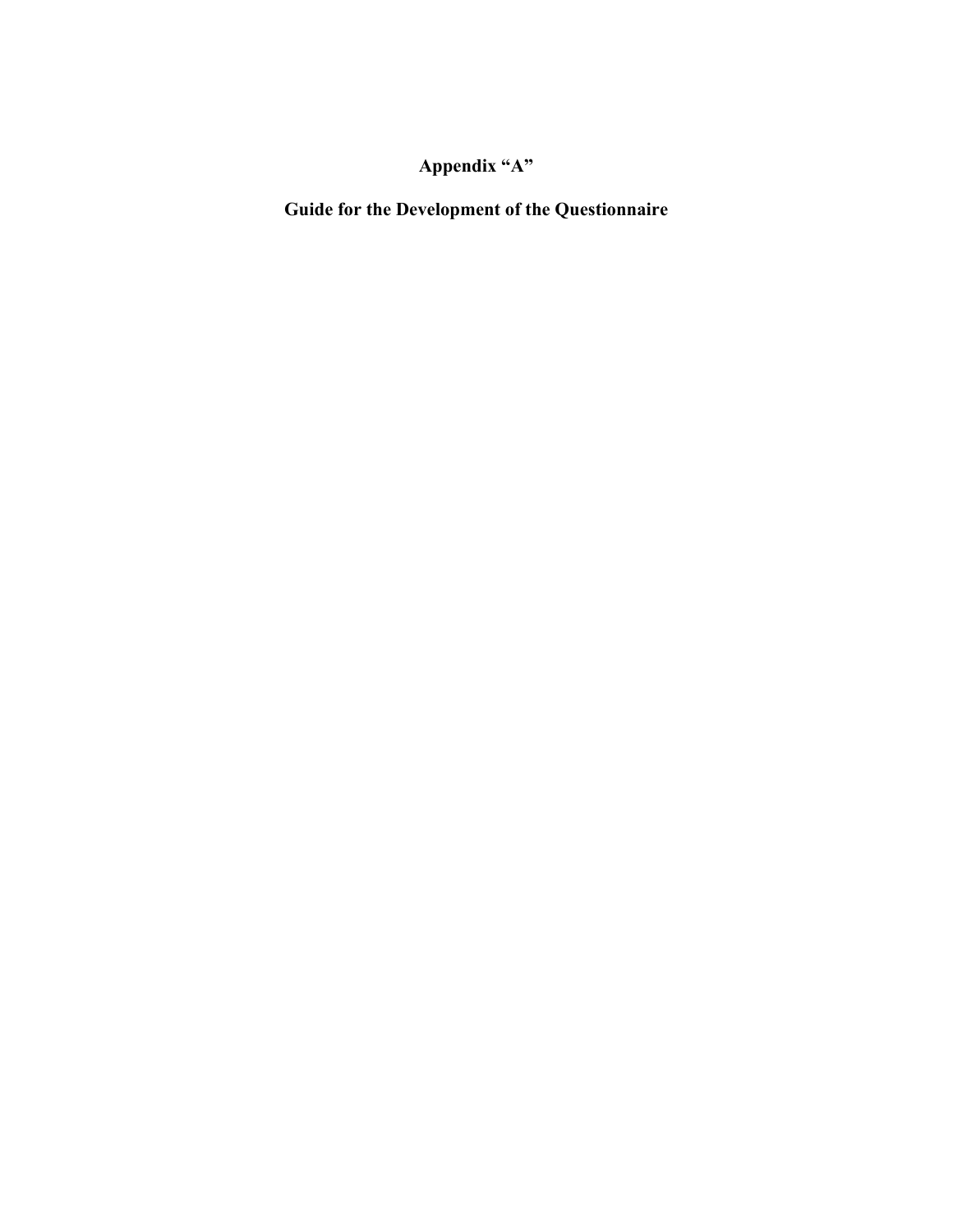**Questionnaire** 

**Appendix "B1"** 

**User Interview Sheet**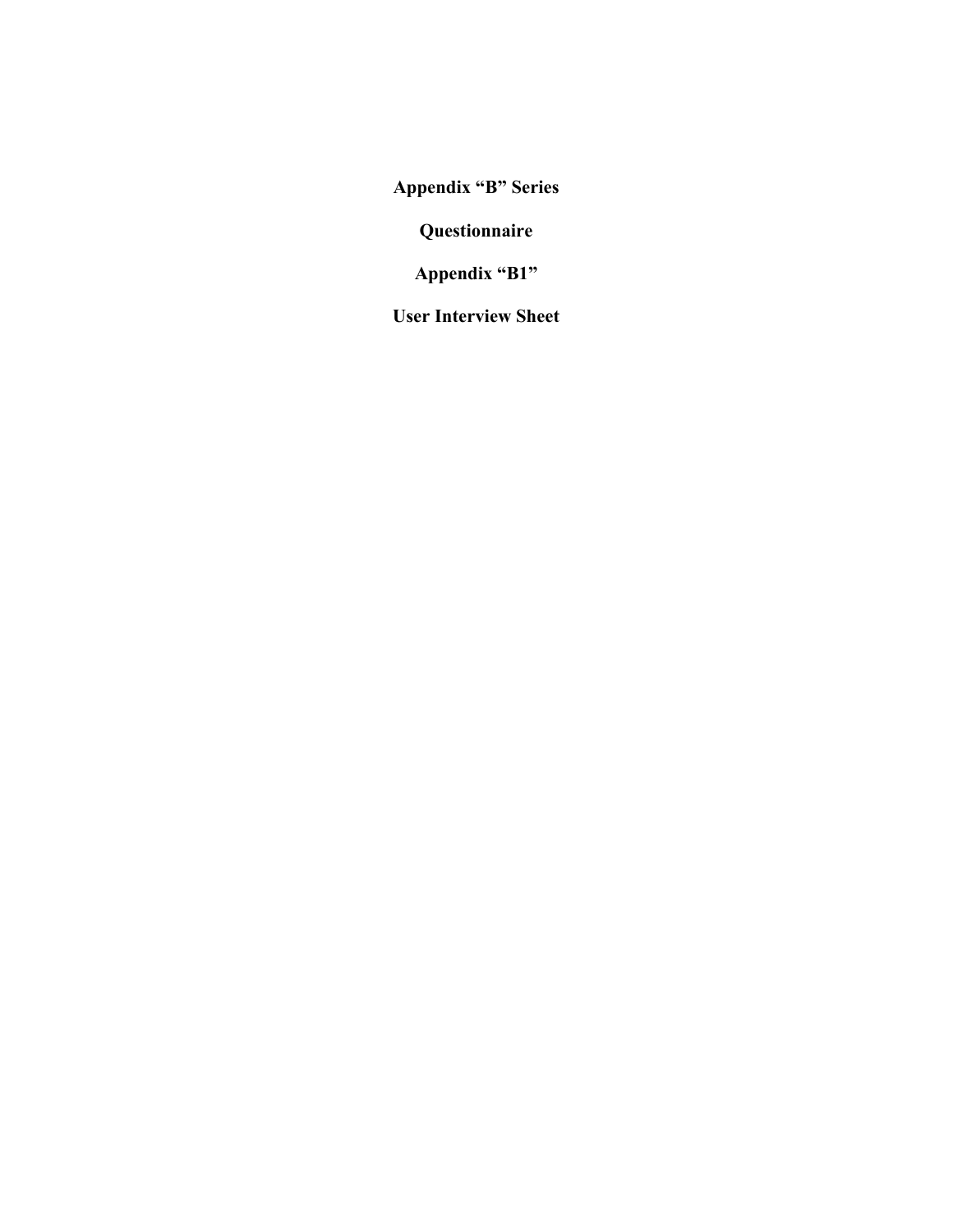**Questionnaire** 

**Appendix "B2"** 

**Supplier Interview Sheet**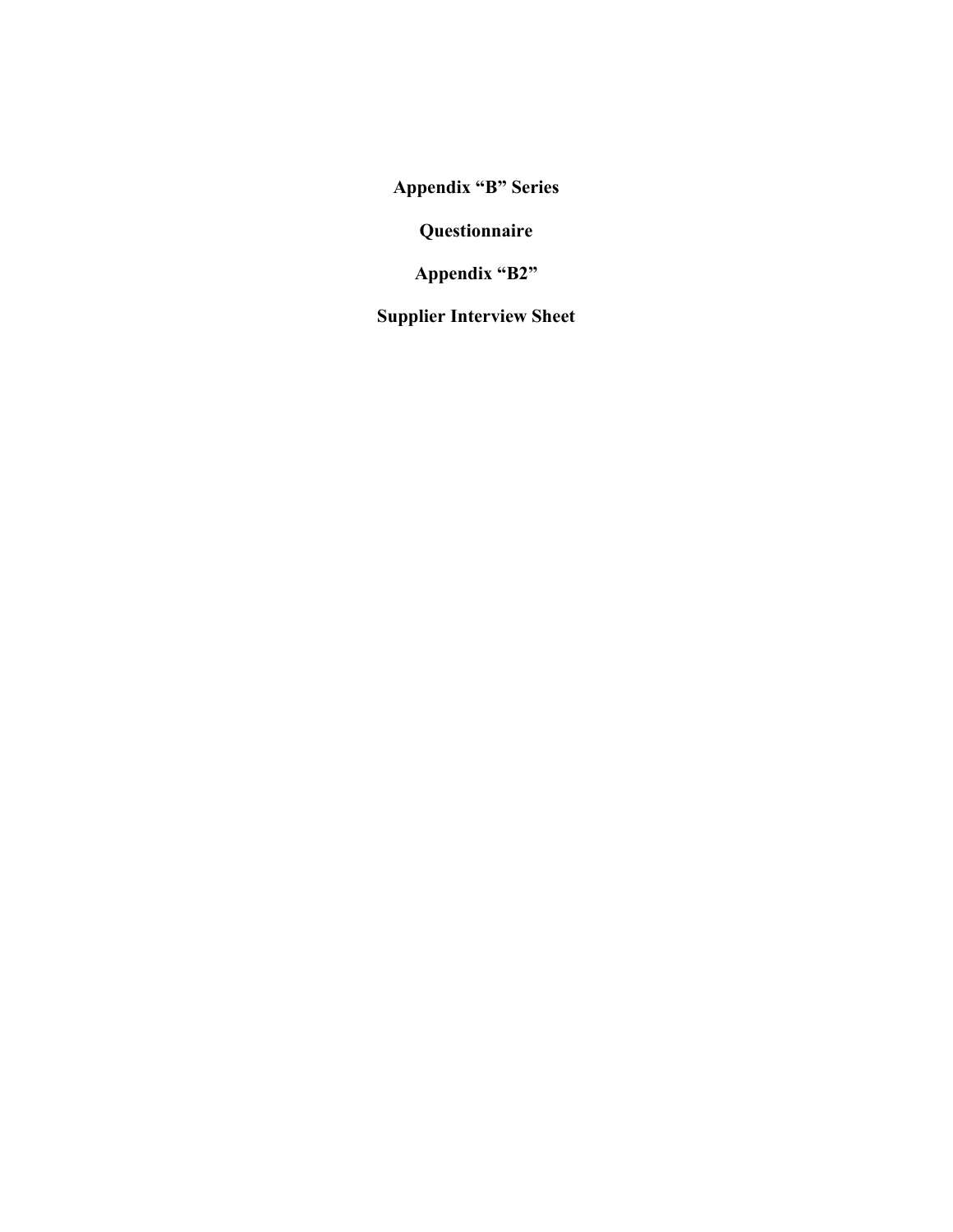**Questionnaire** 

**Appendix "B3"** 

**Other Interview Sheet**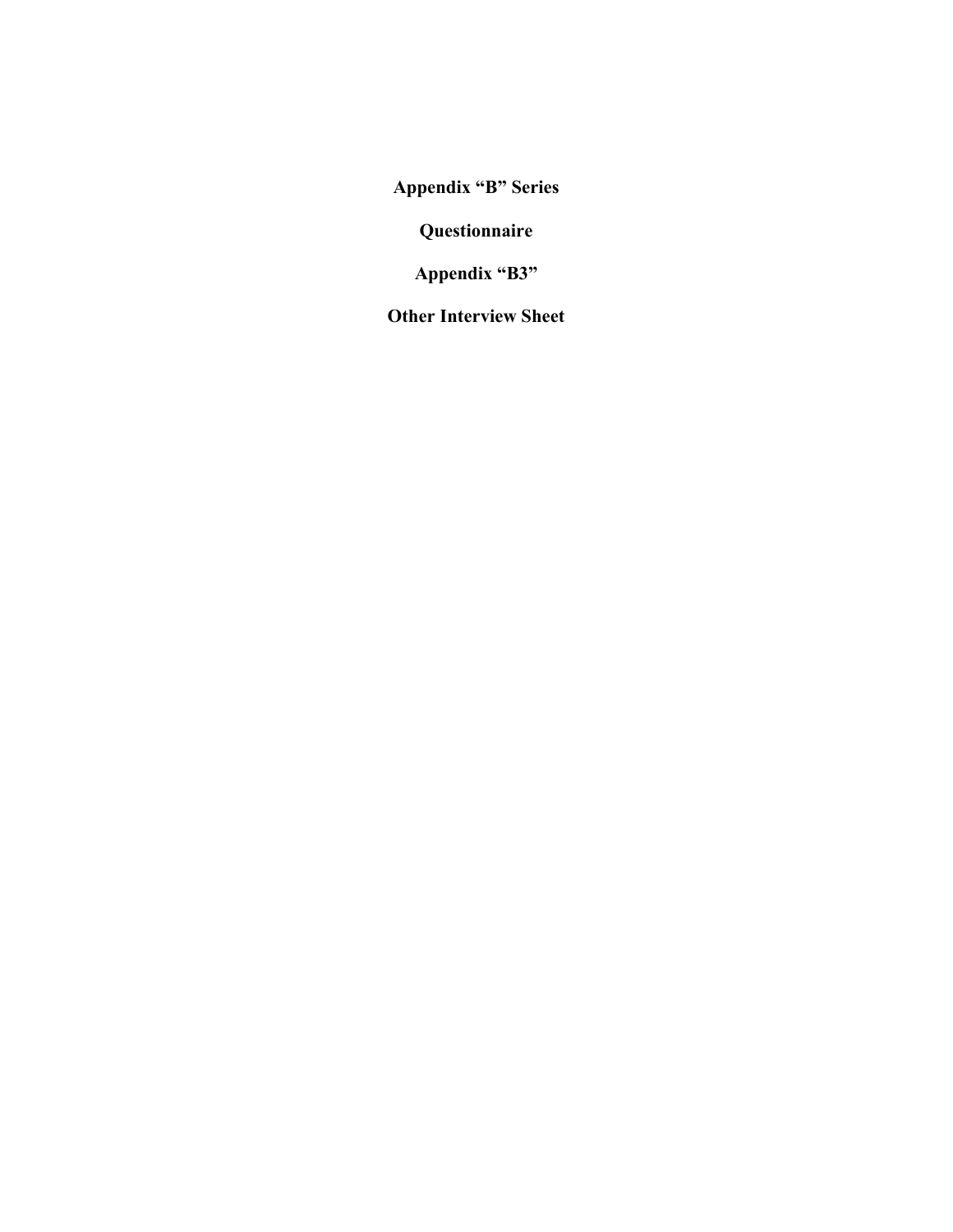**Summary of Data Yield** 

**Appendix "C1a"** 

**Quantitative Data Yield (Summary) Botswana**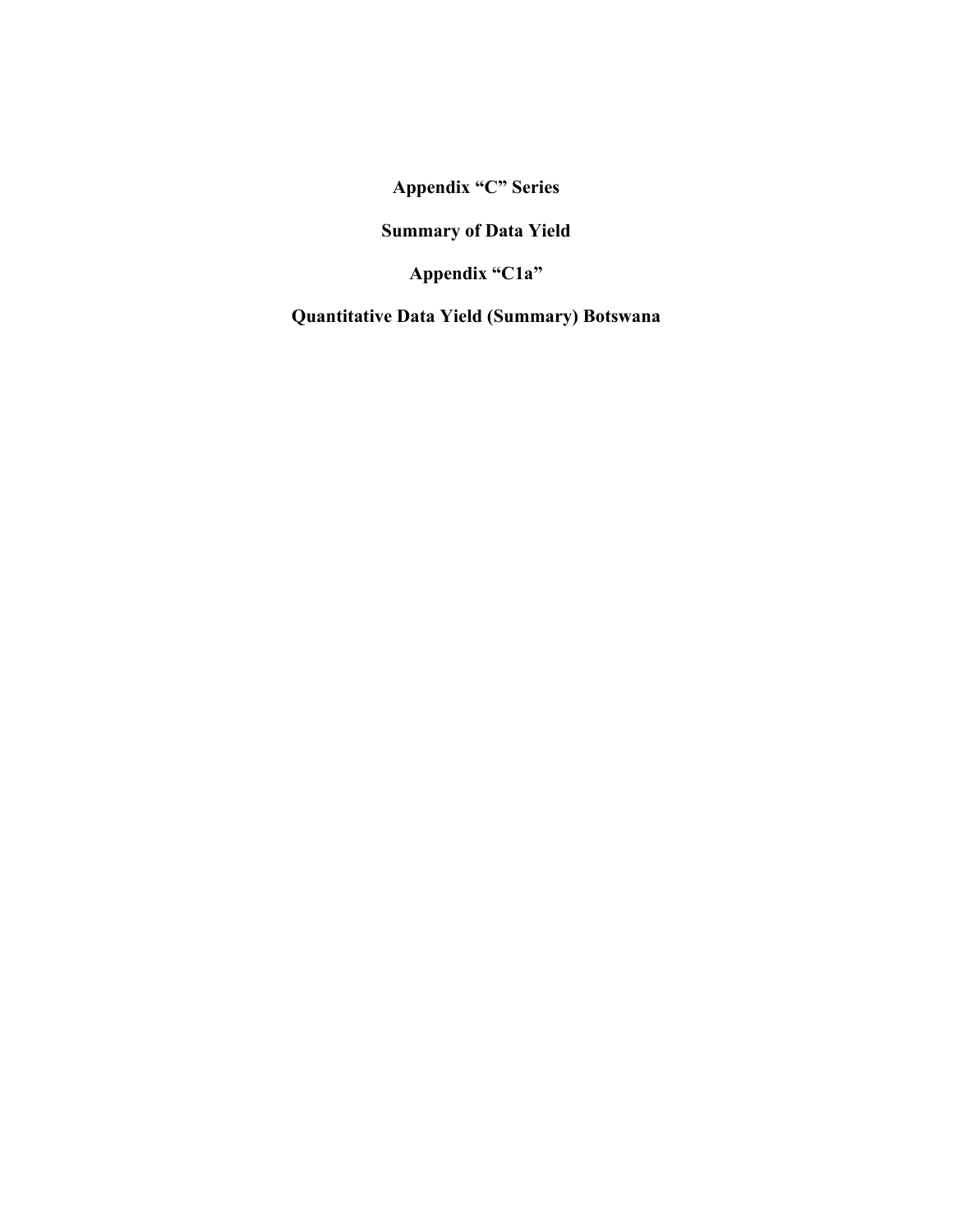**Summary of Data Yield** 

**Appendix "C1b"** 

**Qualitative Data Yield (Summary) Botswana**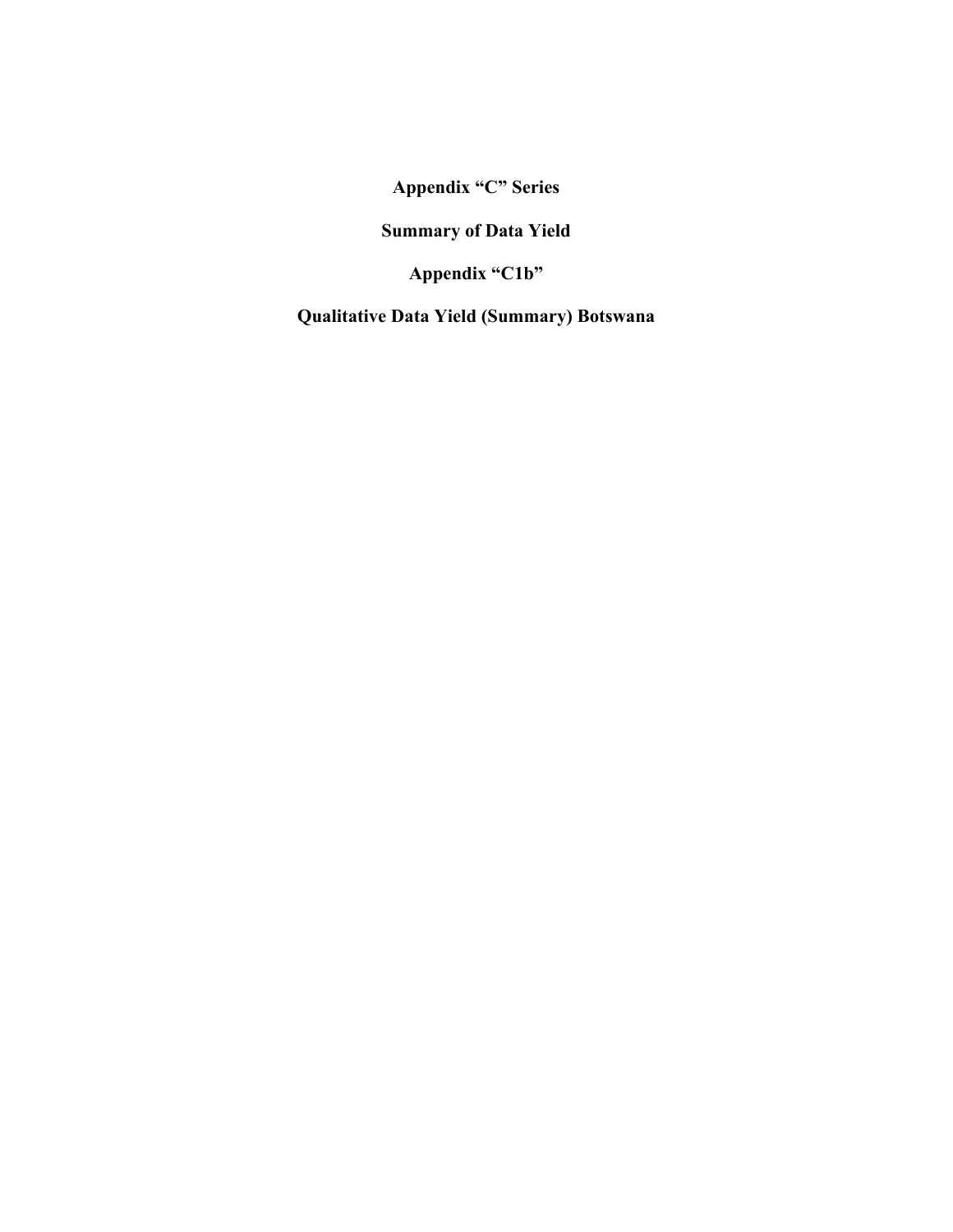**Summary of Data Yield** 

**Appendix "C2a"** 

**Quantitative Data Yield (Summary) Zambia**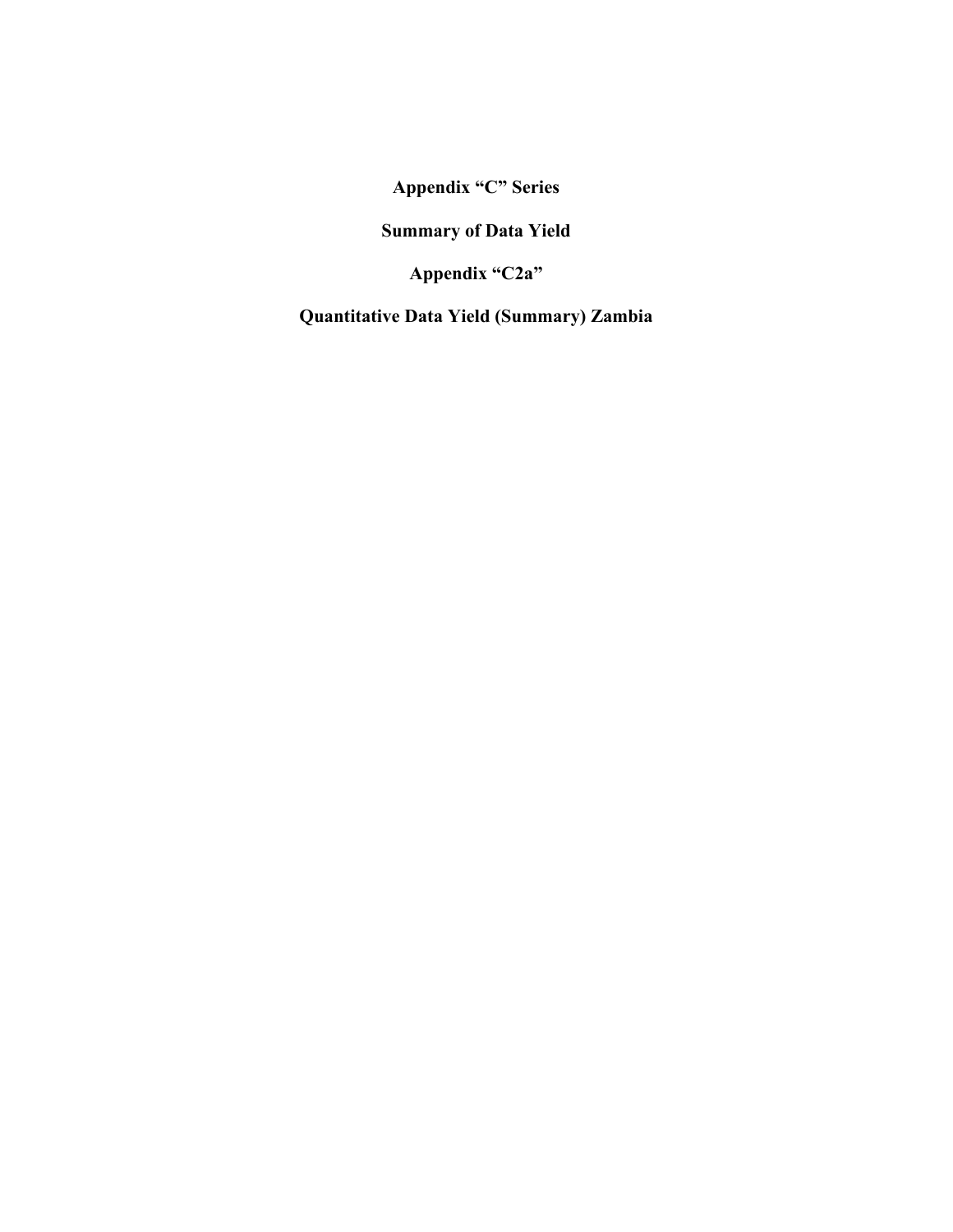**Summary of Data Yield** 

**Appendix "C2b"** 

**Qualitative Data Yield (Summary) Zambia**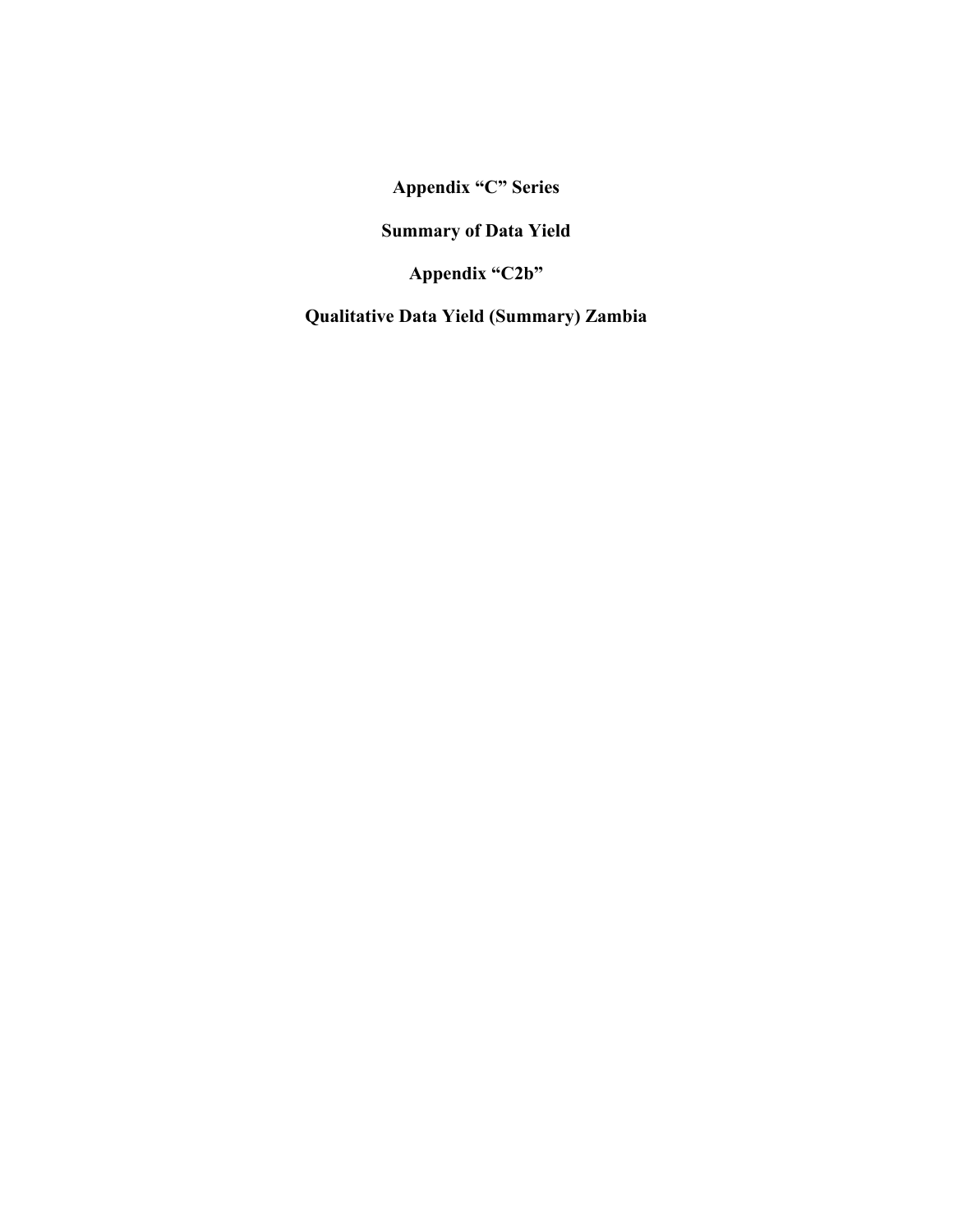**Summary of Raw Data Yield by Site**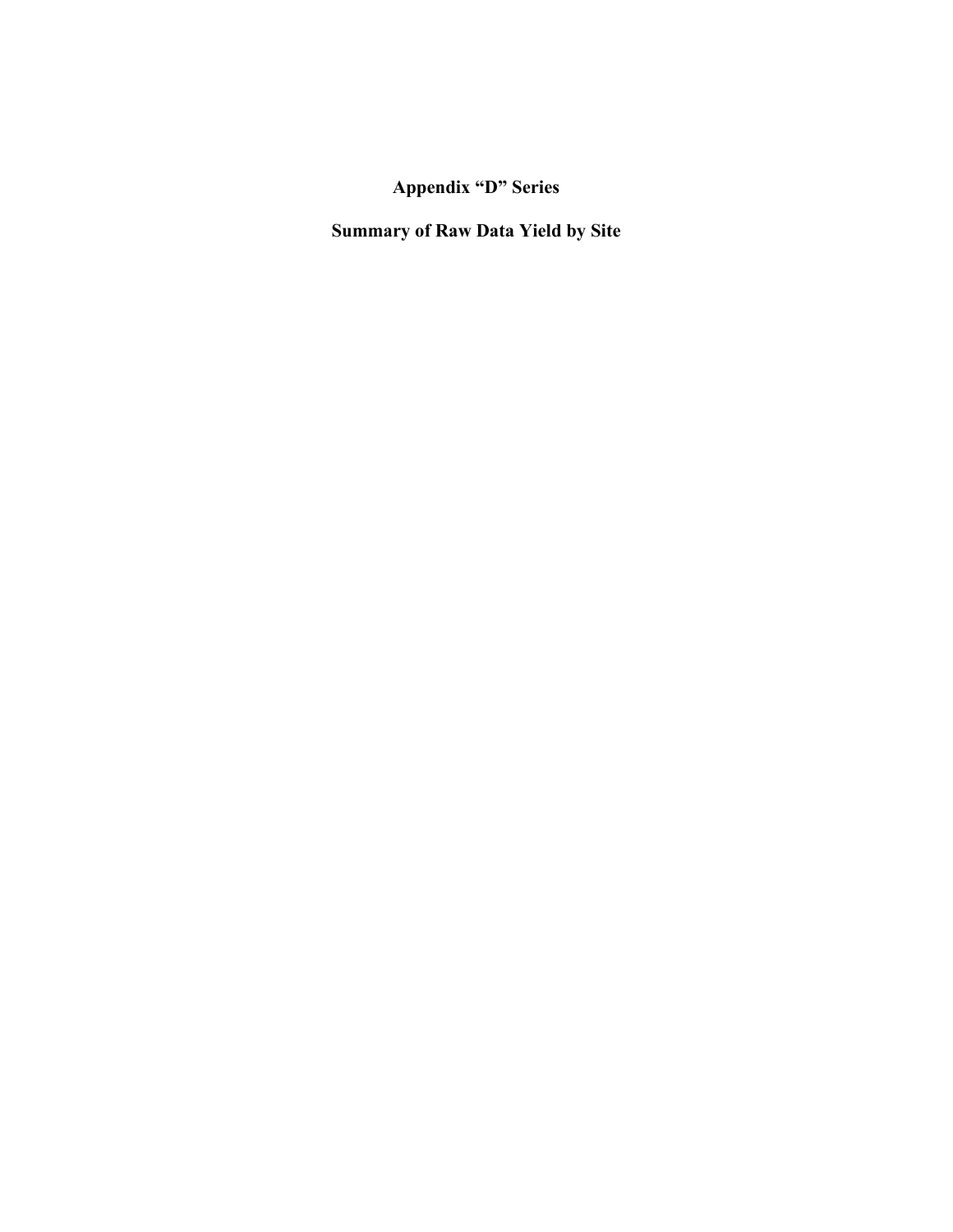**Summary of Raw Data Yield by Site** 

**Appendix "D1"** 

**Gaborone (Botswana)**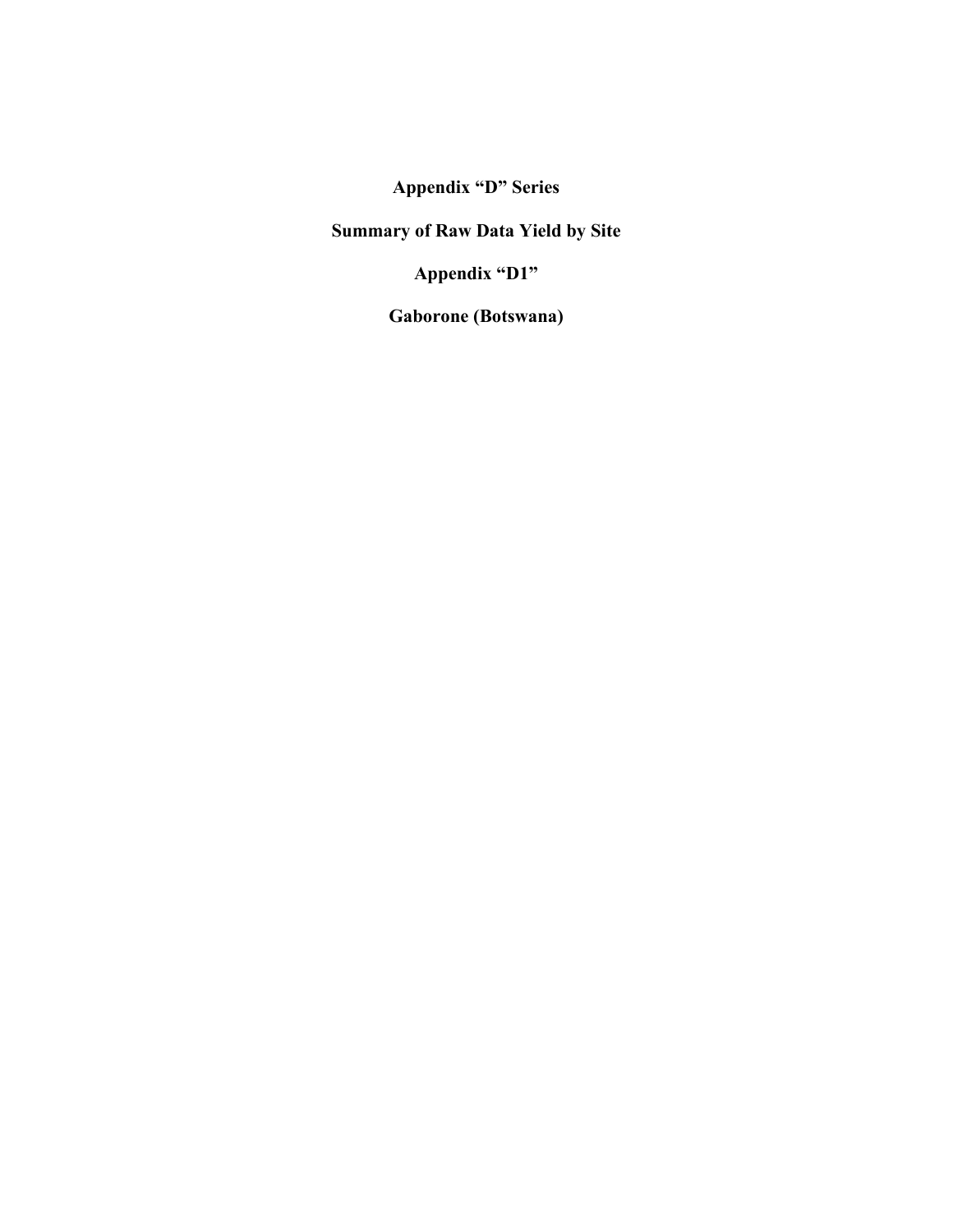**Summary of Raw Data Yield by Site** 

**Appendix "D2"** 

**Molepolole (Botswana)**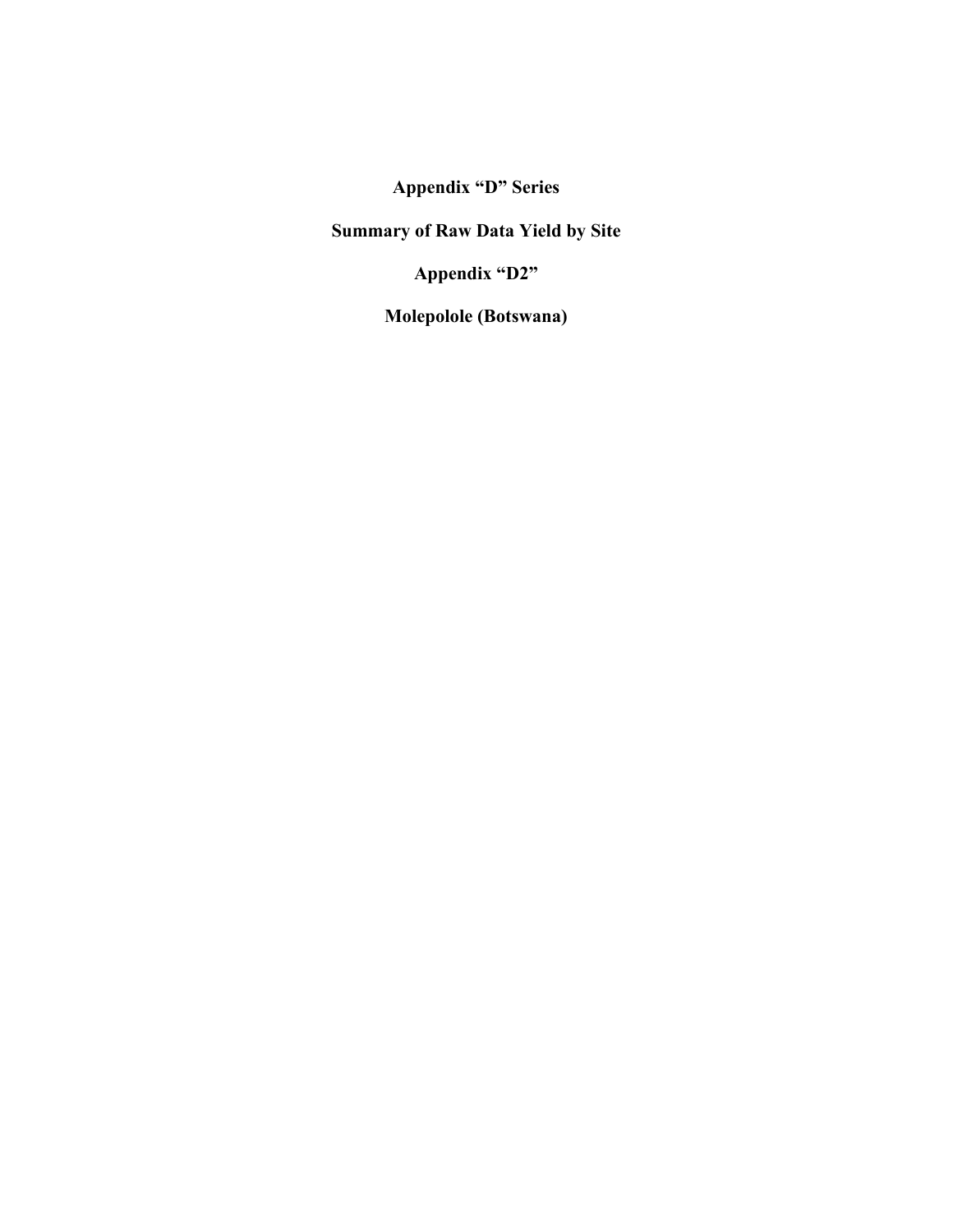**Summary of Raw Data Yield by Site** 

**Appendix "D3"** 

**Mmathubudukwane (Botswana)**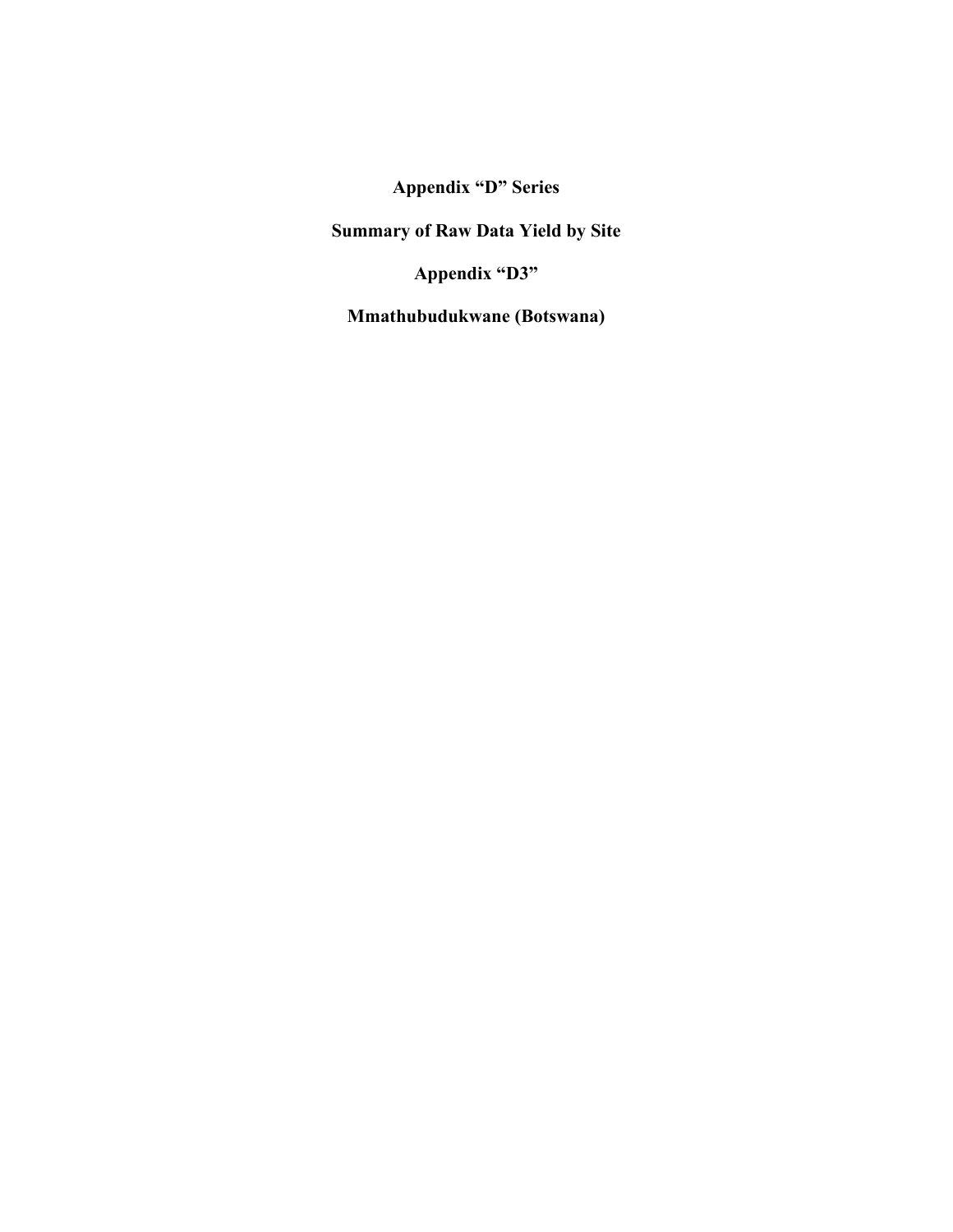**Summary of Raw Data Yield by Site** 

**Appendix "D4"** 

**Letlhakeng (Botswana)**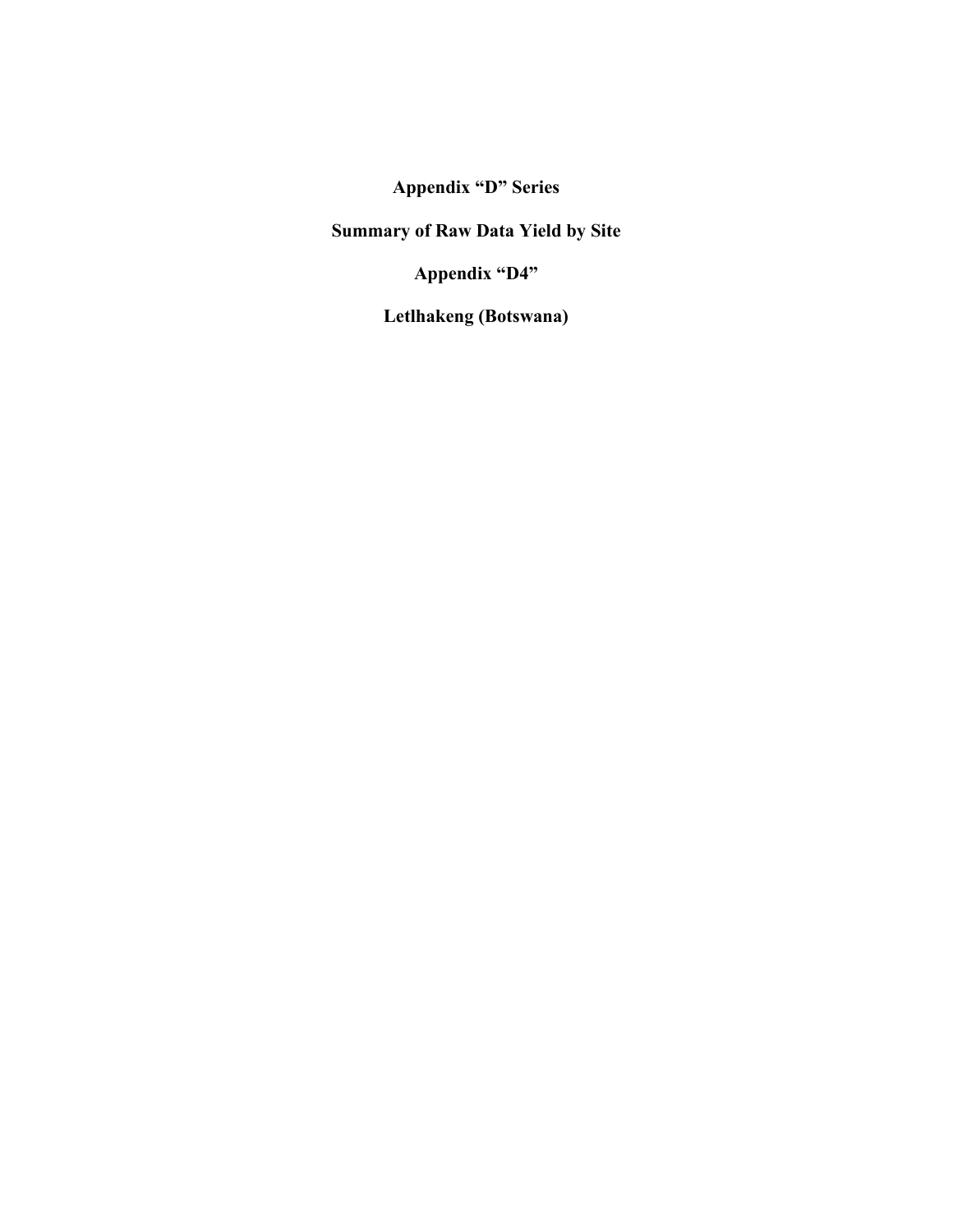**Summary of Raw Data Yield by Site** 

**Appendix "D5"** 

**Kalomo (Zambia)**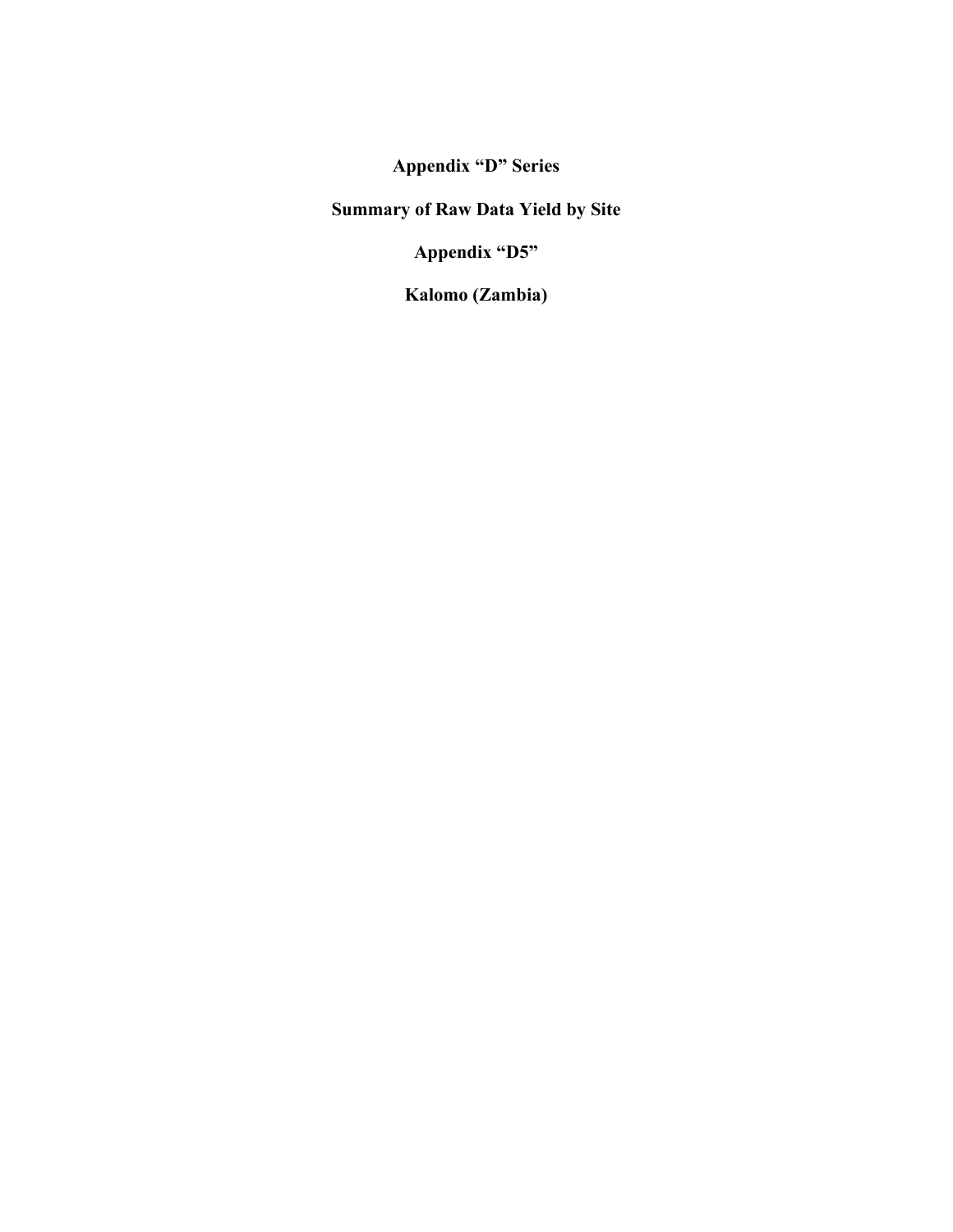**Summary of Raw Data Yield by Site** 

**Appendix "D6"** 

**Chongwe-Chalimbana (Zambia)**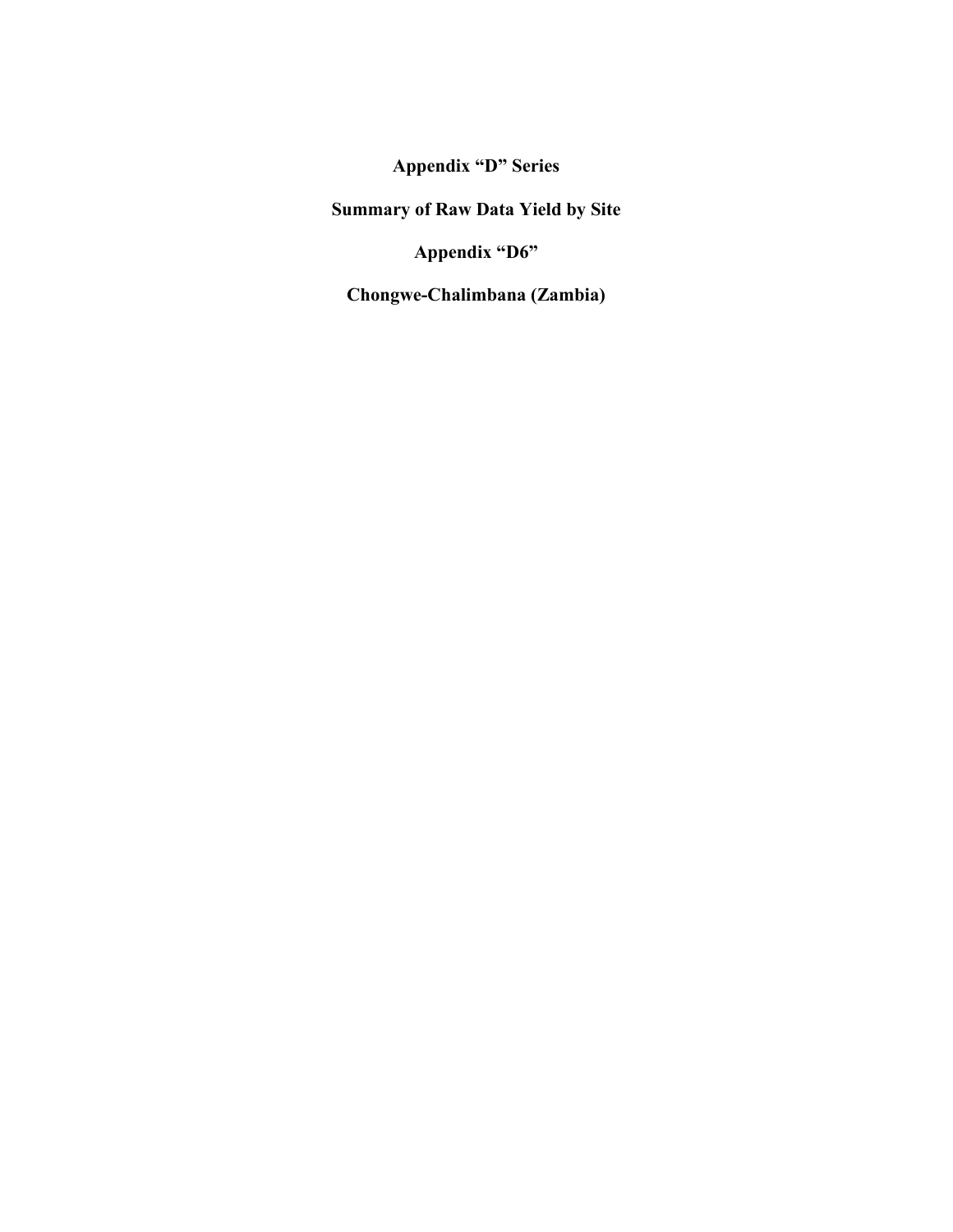**Summary of Raw Data Yield by Site** 

**Appendix "D7"** 

**Chainda-Avondale (Zambia)**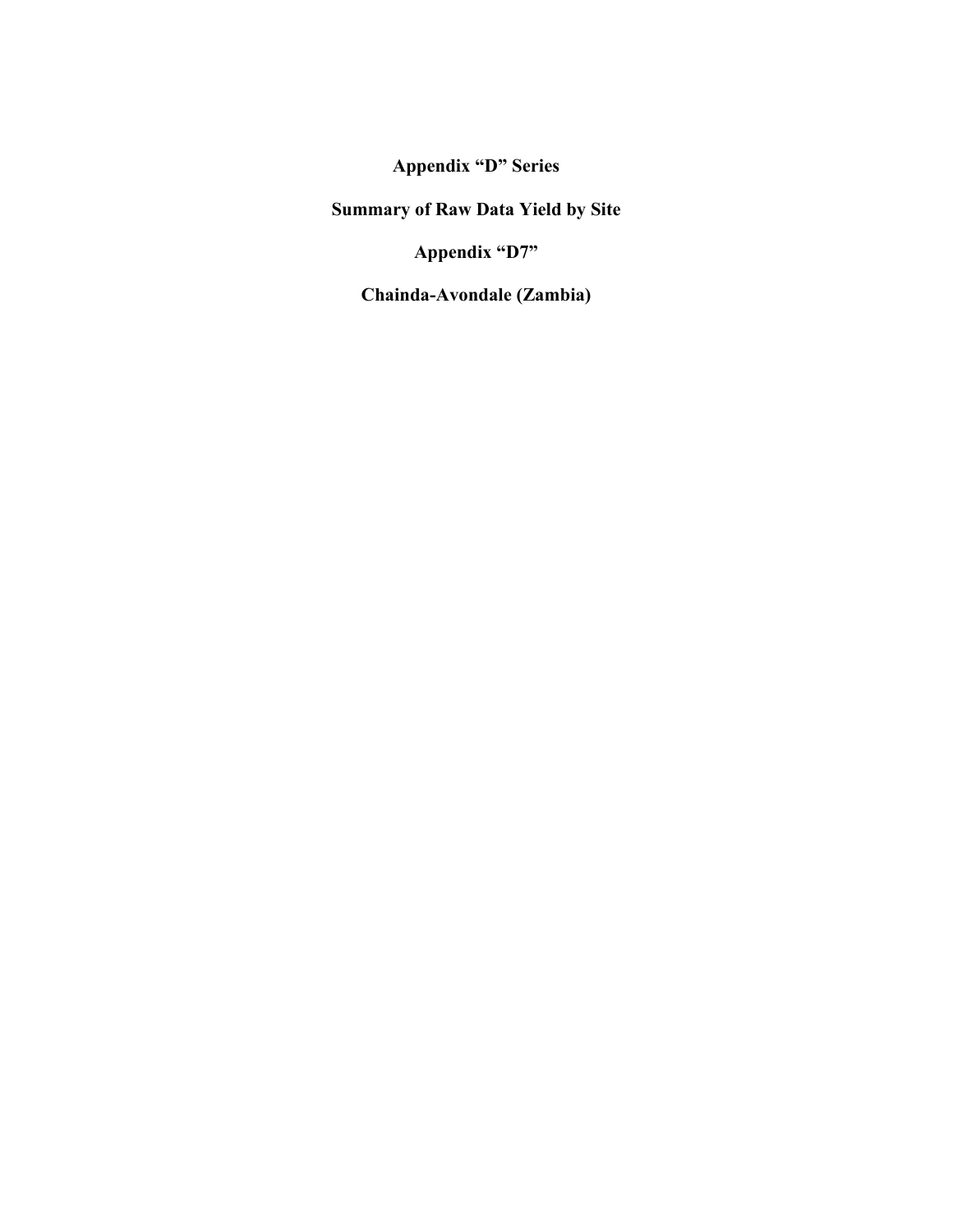**Summary of Raw Data Yield by Site** 

**Appendix "D8"** 

**George-Lilanda (Zambia)**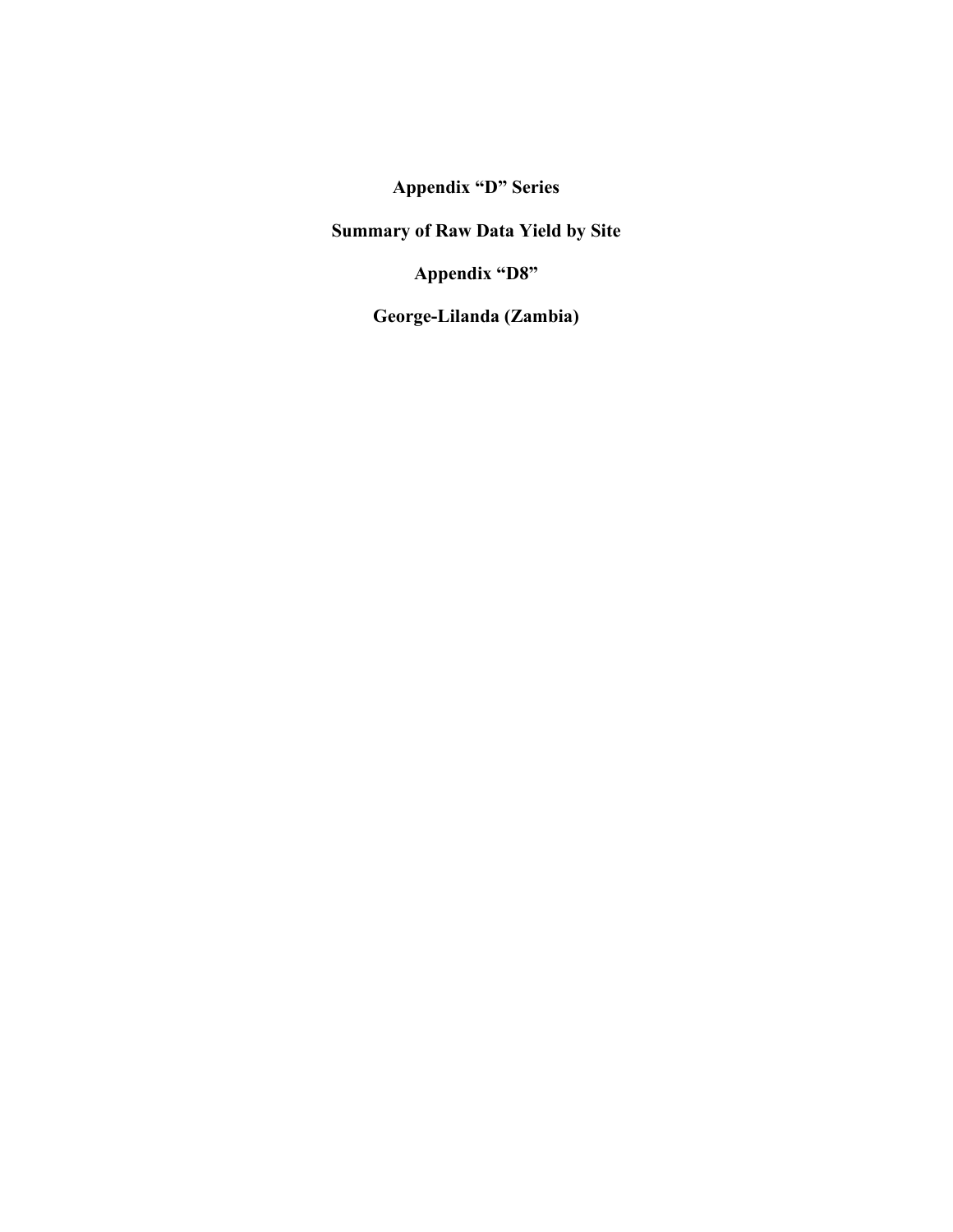**Country Reports** 

**Appendix "E1"** 

**Botswana (Author: Mr. John Khupe - Botswana LRP)**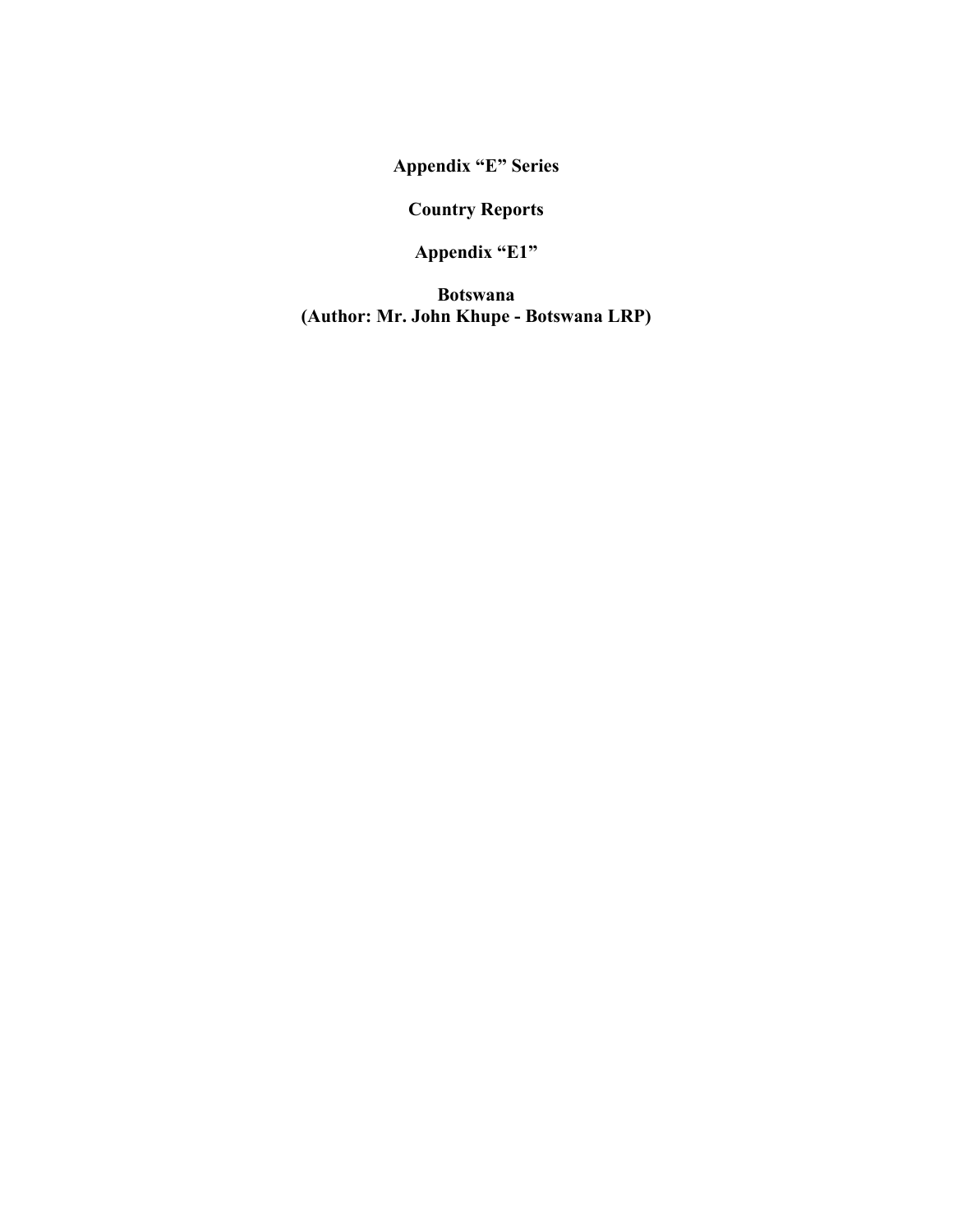**Country Reports** 

**Appendix "E2"** 

**Zambia (Author: Mr. Chitaku Mucheleng'anga - Zambian LRP)**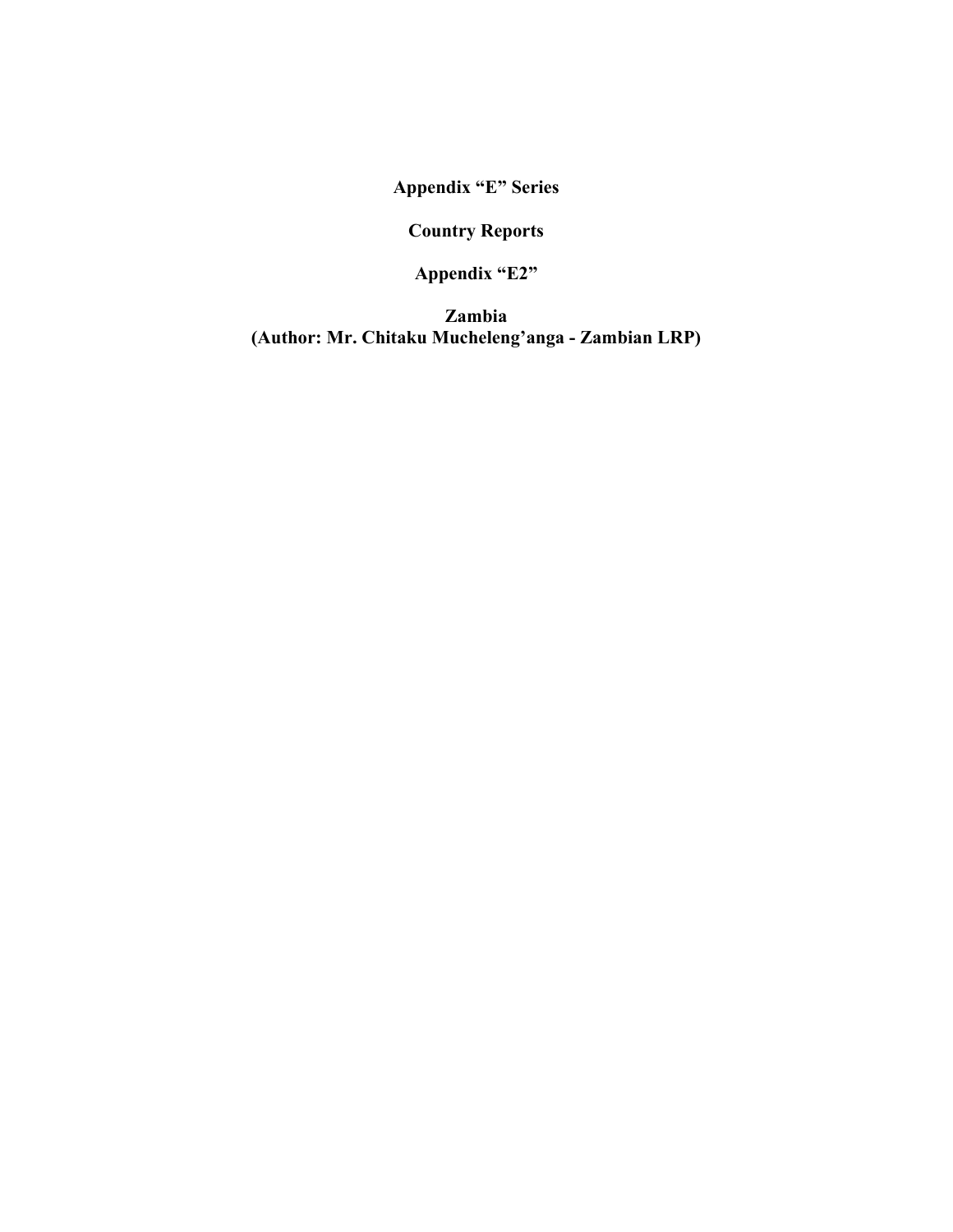**Conference and other Reports** 

**Appendix "F1"** 

#### **WARFSA/WATERNET Conference - Maputo 2000**

**Research Project on Water Demand Management, Natural Resource Reconstruction and Traditional Value Systems: What are we Learning so Far?** 

**(Authors: Mr. Anthony Turton, Mr. Chitaku Mucheleng'anga & Mr. John Khupe)**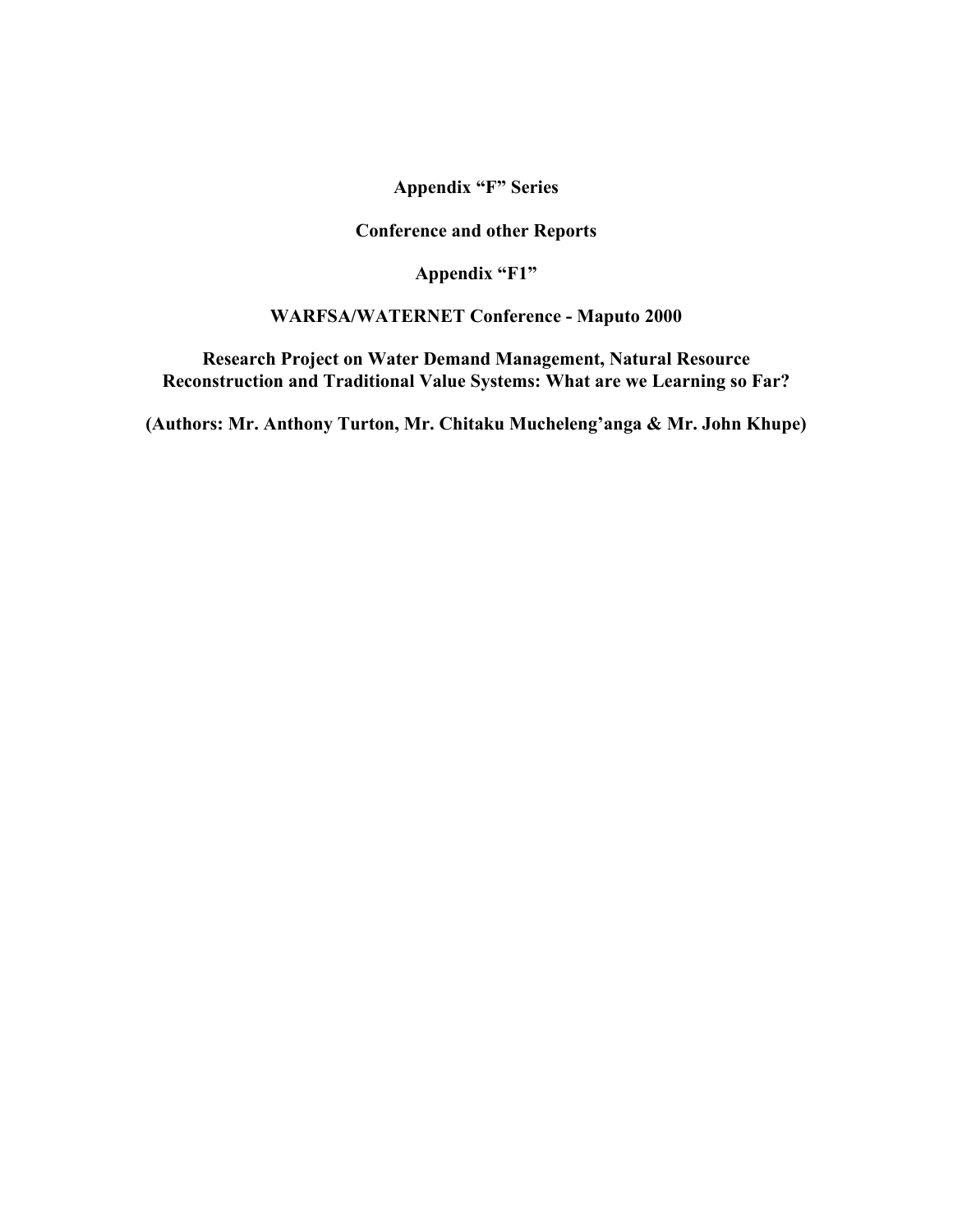**Conference and other Reports** 

**Appendix "F2"** 

#### **WARFSA/WATERNET Conference - Cape Town 2001**

**Water Demand Management, Natural Resource Reconstruction and Social Adaptive Capacity: A Case Study from Kalomo, Zambia** 

**(Authors: Mr. Anthony Turton, Mr. Chitaku Mucheleng'anga, Ms. Esther Mbao, Mr. William Musonda, Ms. Liswaniso Mukubesa & Ms. Margaret Ng'oma)**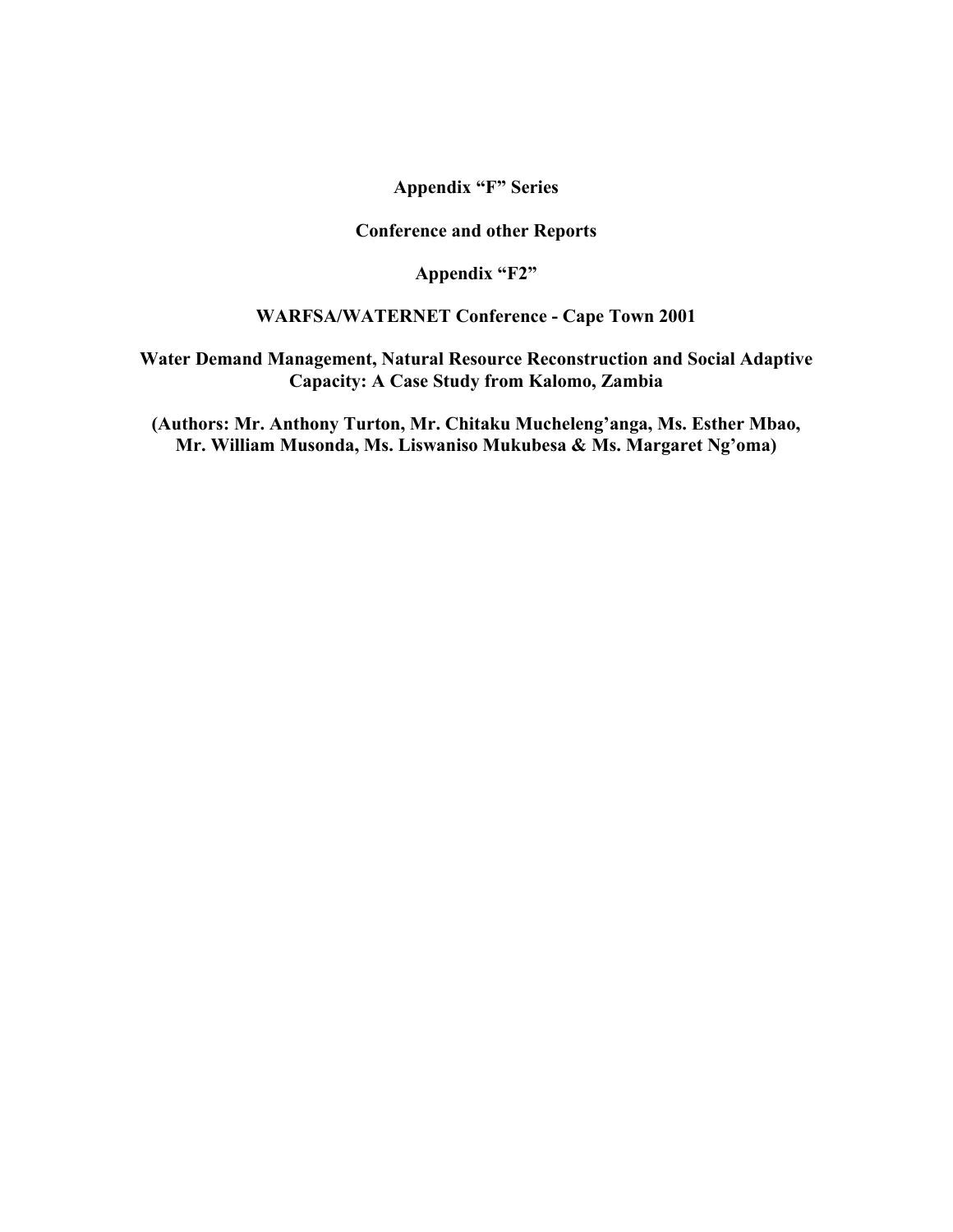**Conference and other Reports** 

**Appendix "F3"** 

**WISA 2002 Conference - Durban** 

**Water Demand Management, Natural Resource Reconstruction and Social Adaptive Capacity: A Case Study from Chongwe -Chalimbana Area of Zambia** 

**(Authors: Mr. Chitaku Mucheleng'anga, Mr. Anthony Turton, Ms. Esther Mbawo, Ms. Margaret Ng'oma, Ms. Liswaniso Mukubesa & Mr. William Musonda)**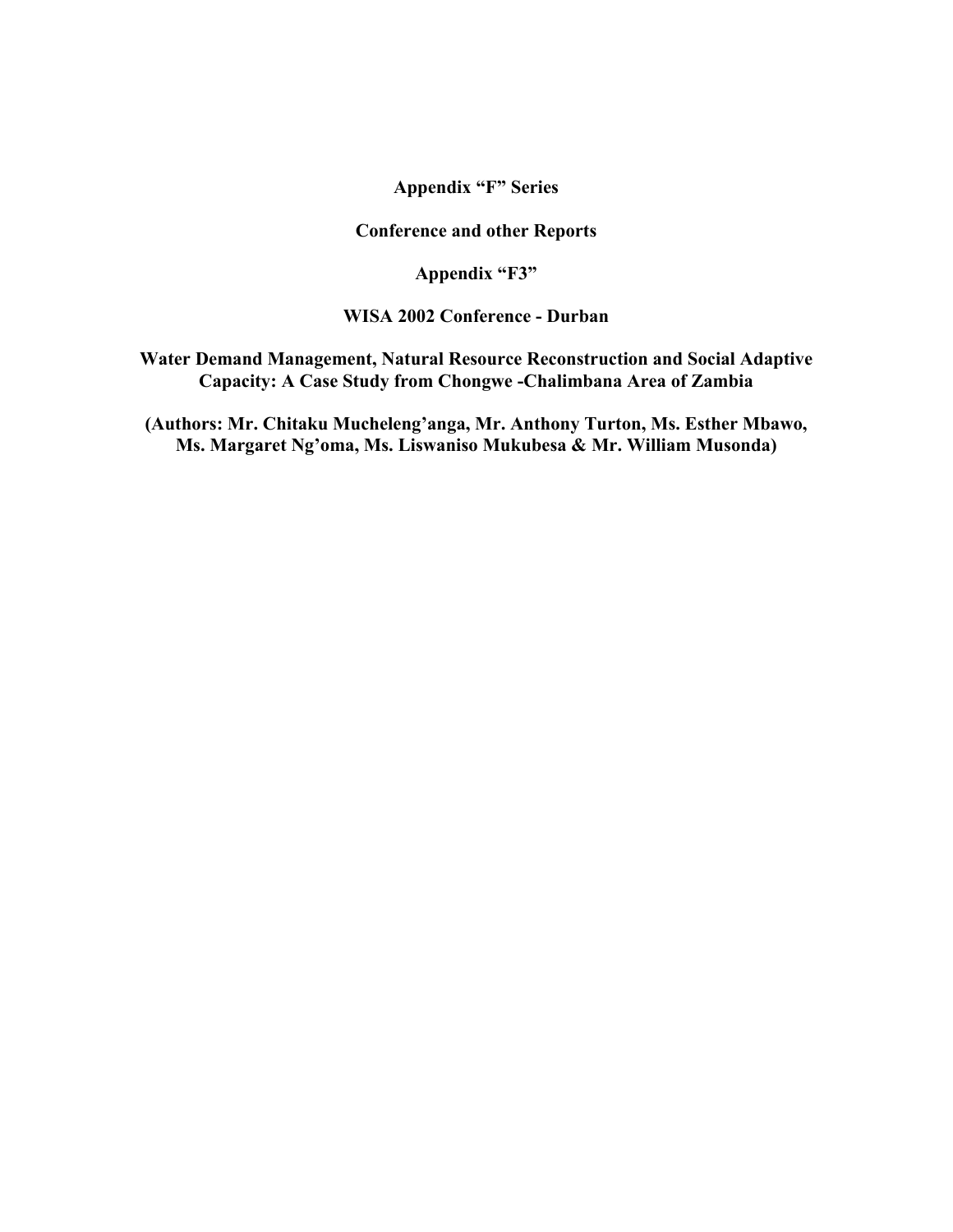**Conference and other Reports** 

**Appendix "F4"** 

**WISA 2002 Conference - Durban** 

**Research Project on Water Demand Management, Adaptive Capacity and Natural Resource Reconstruction** 

**(Author: Mr. William Musonda)**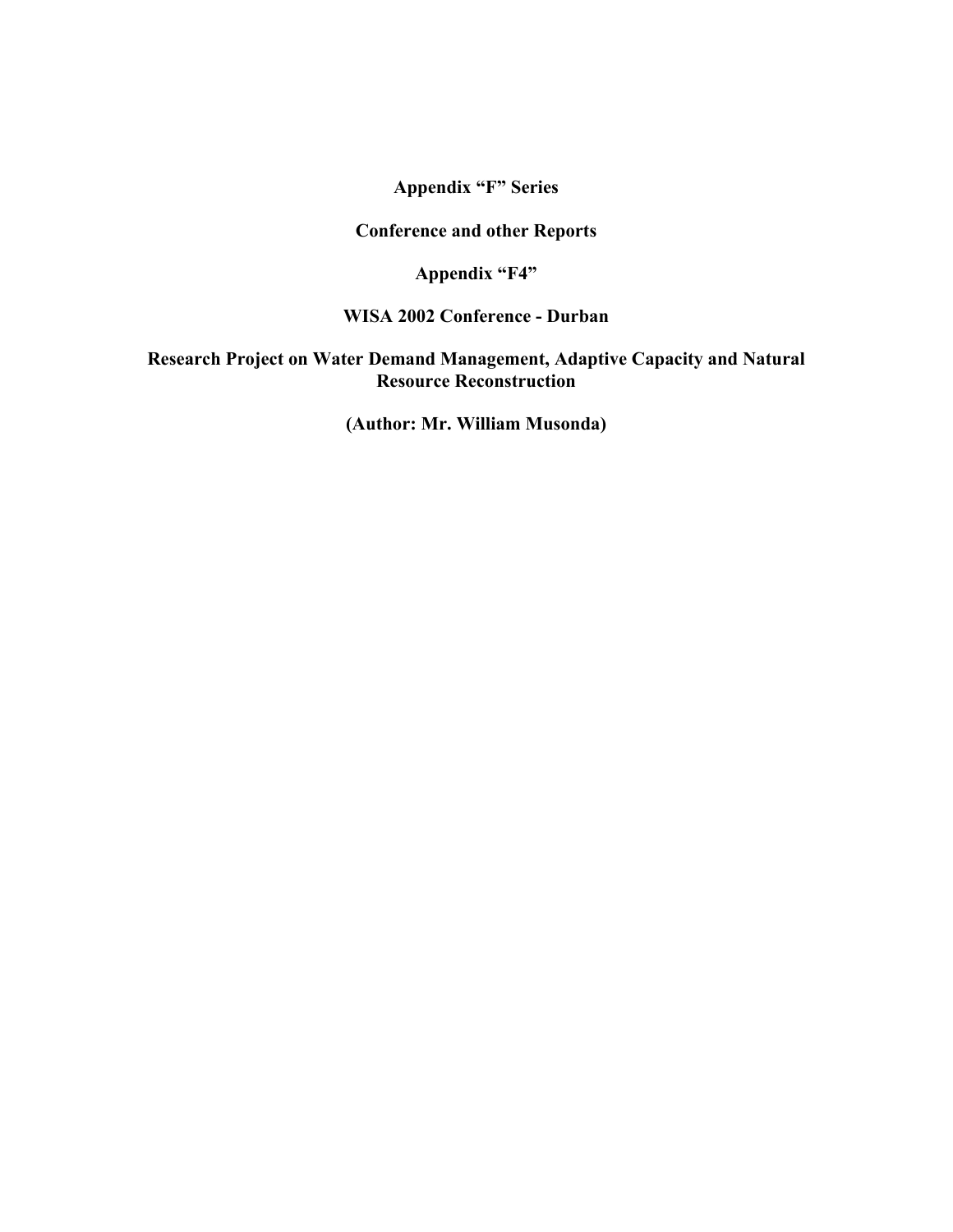**Conference and other Reports** 

**Appendix "F5"** 

### **IUCN**

#### **Water Demand Management Programme for Southern Africa: Phase II**

**WDM as a Concept and a Policy: Towards the Development of a Set of Guidelines for Southern Africa** 

**(Author: Mr. Anthony Turton)**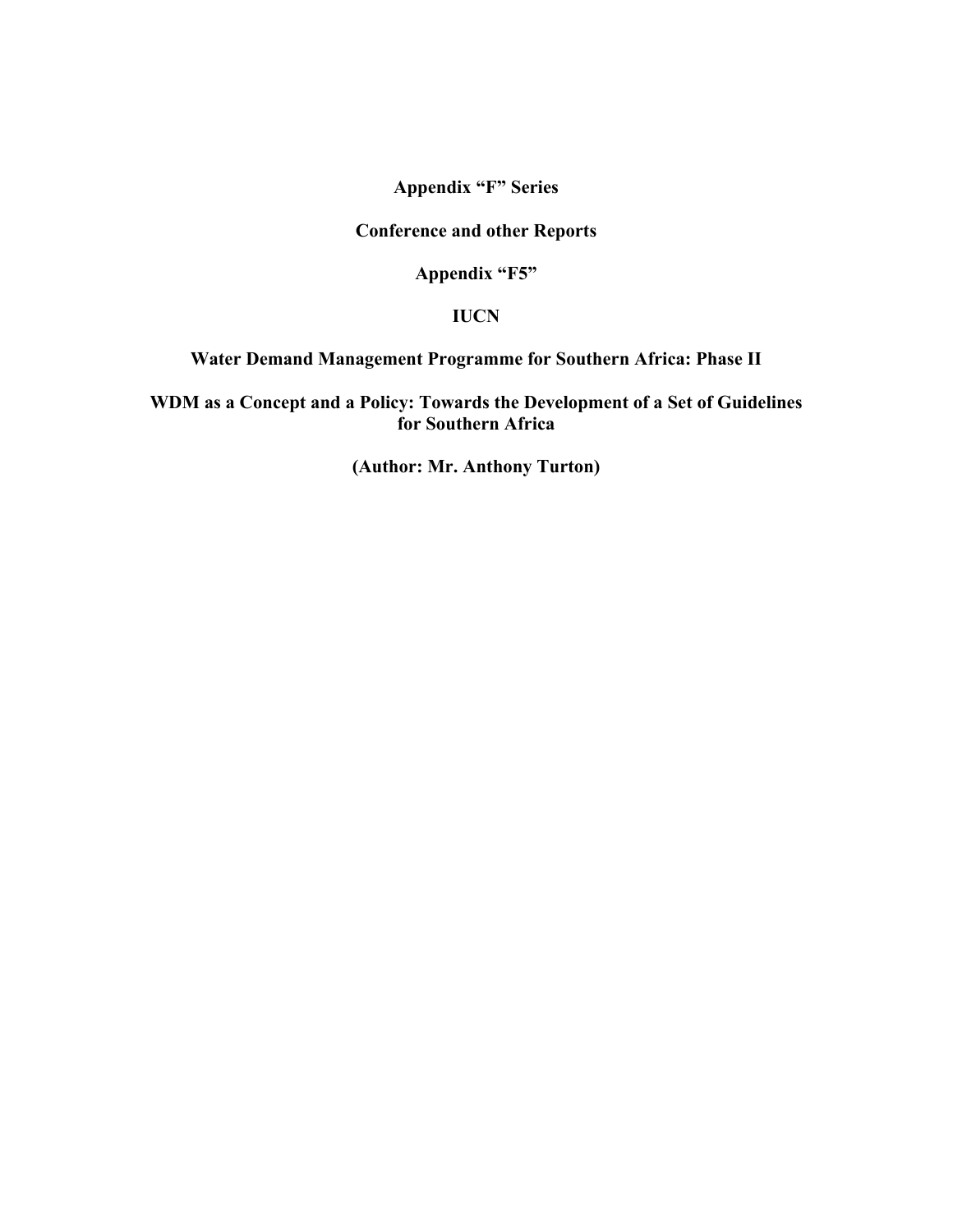**Conference and other Reports** 

**Appendix "F6"** 

**Woodrow Wilson Centre for International Scholars** 

**Finding the Source: The Linkage between Population and Water** 

**Exploring the Population / Water Resource Nexus in the Developing World** 

**(Authors: Mr. Anthony Turton & Mr. Jeroen Warner)**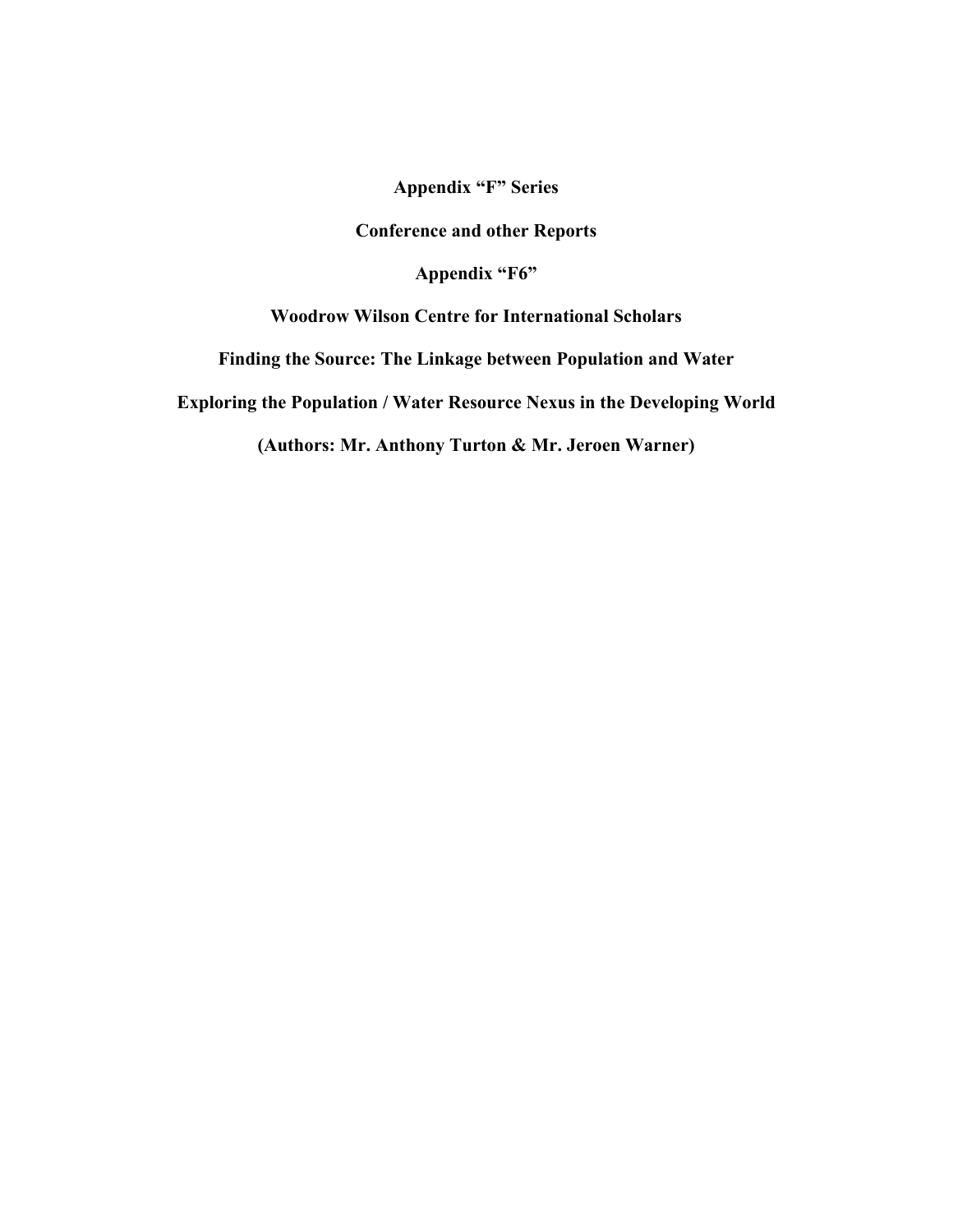**Examples of Water Bills Containing WDM Information** 

**Appendix "G1a"** 

**Sample Water Account from Hermanus**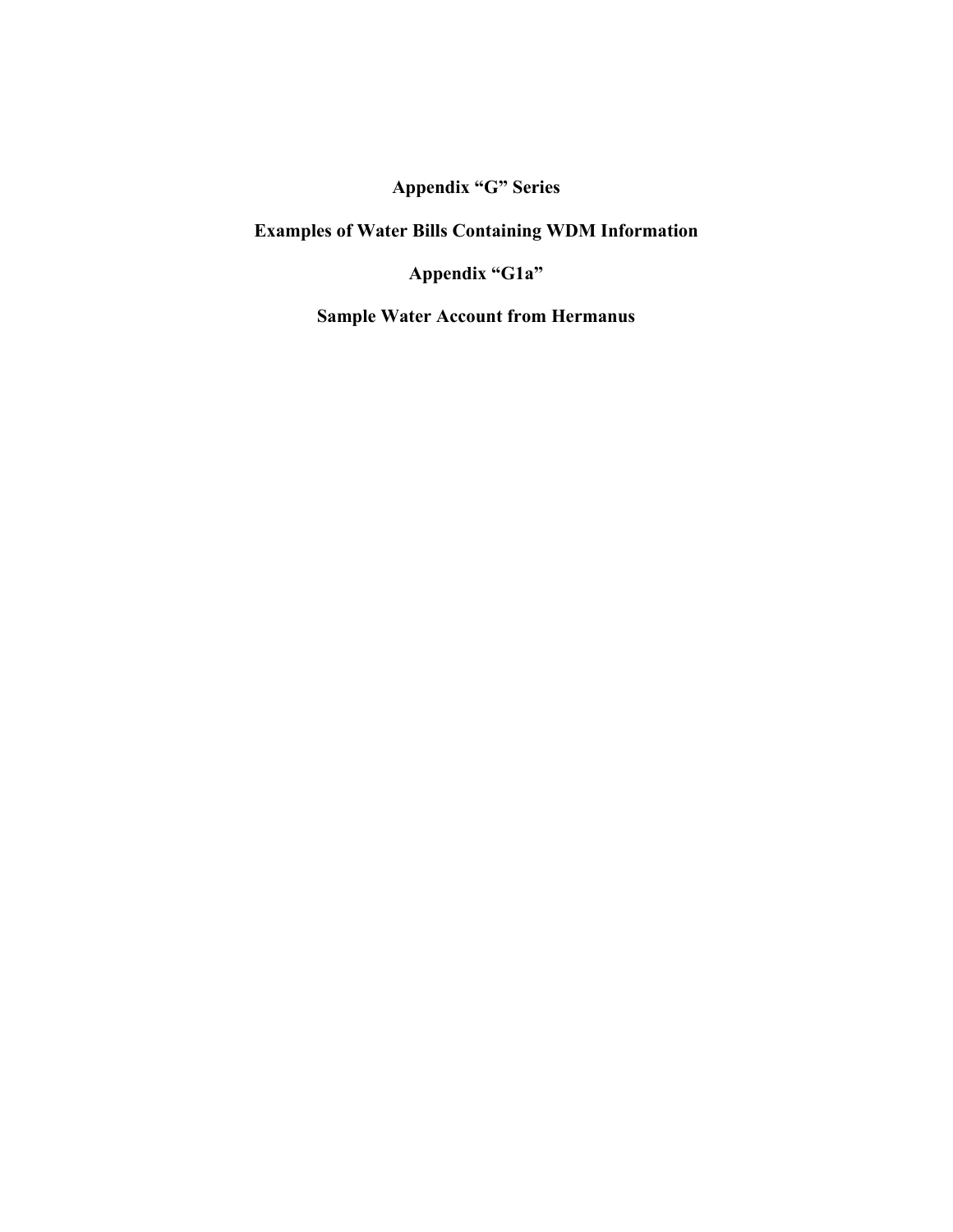## **Examples of Water Bills Containing WDM Information**

**Appendix "G1b"** 

**Sample of Information on the Back of Water Account from Hermanus**